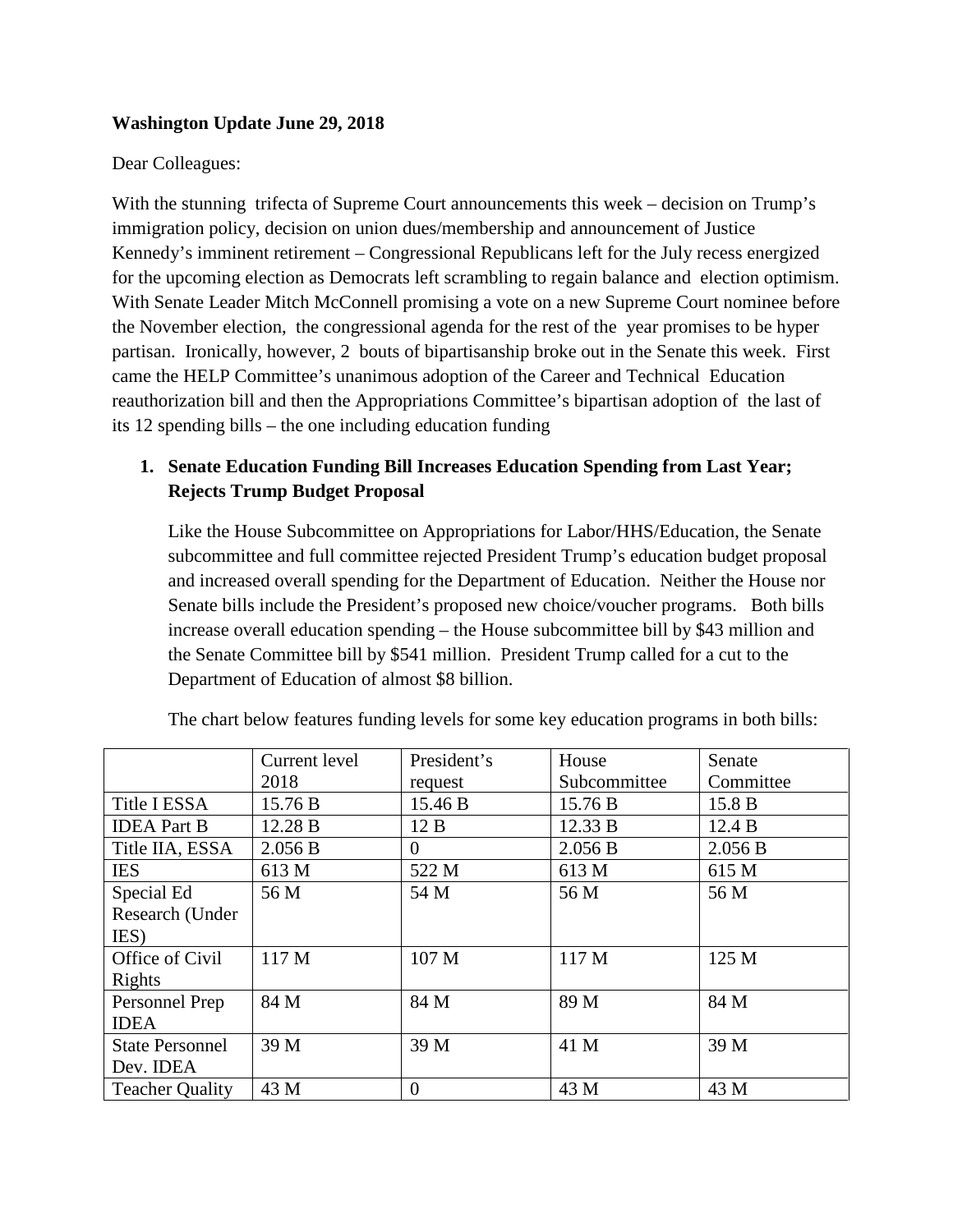| T |  |  |
|---|--|--|
|   |  |  |

Committee reports for both bills include significant directives to the Department of Education. Among them:

- From the House Committee report: The Committee "is concerned about reports of expulsions and suspensions occurring in preschool settings and K-12 classrooms." The office of civil rights should include in next year's budget justification "information on expulsions and suspensions in preschool and elementary and secondary school settings, disaggregated to the extent possible by race/ethnicity, sex, disability status and English Learner status" as well as "specific recommendations on evidence-based interventions" to reduce the rates of expulsion and suspensions.
- From the Senate Committee report: "The Committee is aware that earlier this year the Office of Special Education and Rehabilitative Services (OSERS) requested public input regarding options for the use of IDEA part B program funds for technical assistance to states to which respondents overwhelmingly favored continuing to fund national technical assistance centers from funds reserved under section 616(i). The Committee believes the approach favored by States should be given significant weight as OSERS reviews these investments and any change must be supported by evidence that would be justify overruling State preferences for maintaining the current approach to funding national technical assistance centers that are improving the capacity of states to meet their IDEA data collection requirements."
- From the Senate Committee report: Language directing the Department of Education to improve the Public Service Loan Forgiveness Program.

In addition, both the House and Senate bills include language preventing Sec. DeVos from dismantling the Department of Education's central budget office as she had proceeded to do.

The next step in the process is for the House Committee on Appropriations to move its bill, the last of the 12 bills to go through Committee. That markup was postponed last week in the midst of concern over it becoming a lightning rod for the immigration policy of separating children from their families. That markup has not yet been rescheduled. Both chambers are pursuing the goal of finalizing all 12 appropriations bills before the September 30 deadline. The Labor/HHS/Education bill is always the most controversial, and one of the largest, so stay tuned for further developments this summer. If indeed this bill passes both bodies and goes through conference to the President's desk, it will be a truly remarkable victory for bipartisanship and regular order.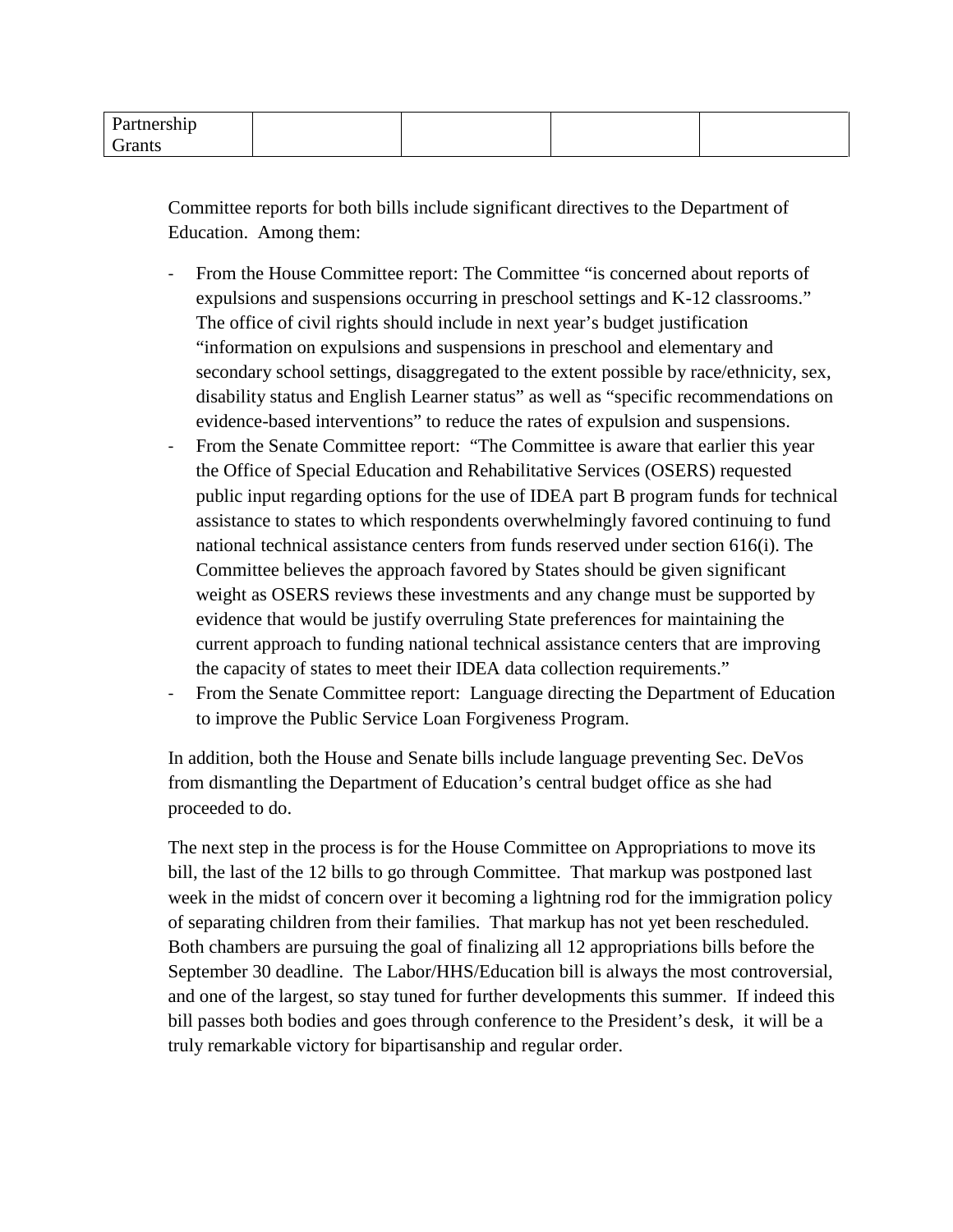Senate Committee bill: [https://www.appropriations.senate.gov/news/senate-committee](https://www.appropriations.senate.gov/news/senate-committee-clears-fy2019-labor-hhs-and-education-appropriations-bill)[clears-fy2019-labor-hhs-and-education-appropriations-bill](https://www.appropriations.senate.gov/news/senate-committee-clears-fy2019-labor-hhs-and-education-appropriations-bill)

House Committee report: <https://docs.house.gov/meetings/AP/AP00/20180626/108473/HRPT-115-HR.pdf>

# **2. Senate HELP Committee Approves Career and Technical Education Bill**

With first daughter Ivanka Trump sitting in the front row of the HELP Committee markup, the long delayed reauthorization of the Carl D. Perkins Career and Technical Education Act sailed through Committee. The bill was backed by the White House, the National Governor's Association and several education organizations, with AASA, the School Superintendents Association, opposing it as too prescriptive and calling it "a relic of the No Child Left Behind era." Both Chairman Lamar Alexander (R-TN) and ranking member Patty Murray (D-WA) praised the bill. The House passed its companion bill last year – HR 2353- with bipartisan support; the Senate HELP Committee had been stymied for months trying to come to a compromise on their version of the bill.

The Senate HELP Committee bill features the following new provisions:

- States would build their plans around core indicators (e.g. high school graduation rates) and be required to make "meaningful progress toward improving the performance of all career and technical education students";
- States would track performance of students by subgroups: race, gender, economic background, students with disabilities, English learners;
- States would have to meet their goals within two years or possibly face the loss of federal funding.

See: [https://www.help.senate.gov/hearings/s3029-s1222-s808-s3039-s\\_-a-bill-to-reauthorize](https://www.help.senate.gov/hearings/s3029-s1222-s808-s3039-s_-a-bill-to-reauthorize-the-carl-d-perkins-career-and-technical-education-act-and-nominations)[the-carl-d-perkins-career-and-technical-education-act-and-nominations](https://www.help.senate.gov/hearings/s3029-s1222-s808-s3039-s_-a-bill-to-reauthorize-the-carl-d-perkins-career-and-technical-education-act-and-nominations)

### **3. New Resources for Educators**

- The Council for Higher Education Accreditation is out with a new [report,](http://go.politicoemail.com/?qs=3e0334e8b72382b7f0d0c1d97a89f9d5870ab5acfa2af497aec4e35af13ca060131ca0165fa483f637a1a2cb88ce7efa) "New Approaches to Judging Quality in Higher Education." [https://docs.google.com/gview?embedded=true&url=https://www.chea.org/sites/defa](https://docs.google.com/gview?embedded=true&url=https://www.chea.org/sites/default/files/pdf/New%20Approaches%20to%20Judging%20Quality%20-%20Final_1.pdf) [ult/files/pdf/New%20Approaches%20to%20Judging%20Quality%20-](https://docs.google.com/gview?embedded=true&url=https://www.chea.org/sites/default/files/pdf/New%20Approaches%20to%20Judging%20Quality%20-%20Final_1.pdf) [%20Final\\_1.pdf](https://docs.google.com/gview?embedded=true&url=https://www.chea.org/sites/default/files/pdf/New%20Approaches%20to%20Judging%20Quality%20-%20Final_1.pdf)
- **The Center for the Study of Child Care Employment at the University of California, Berkeley** is out with *The Early Childhood Workforce Index 2018* which